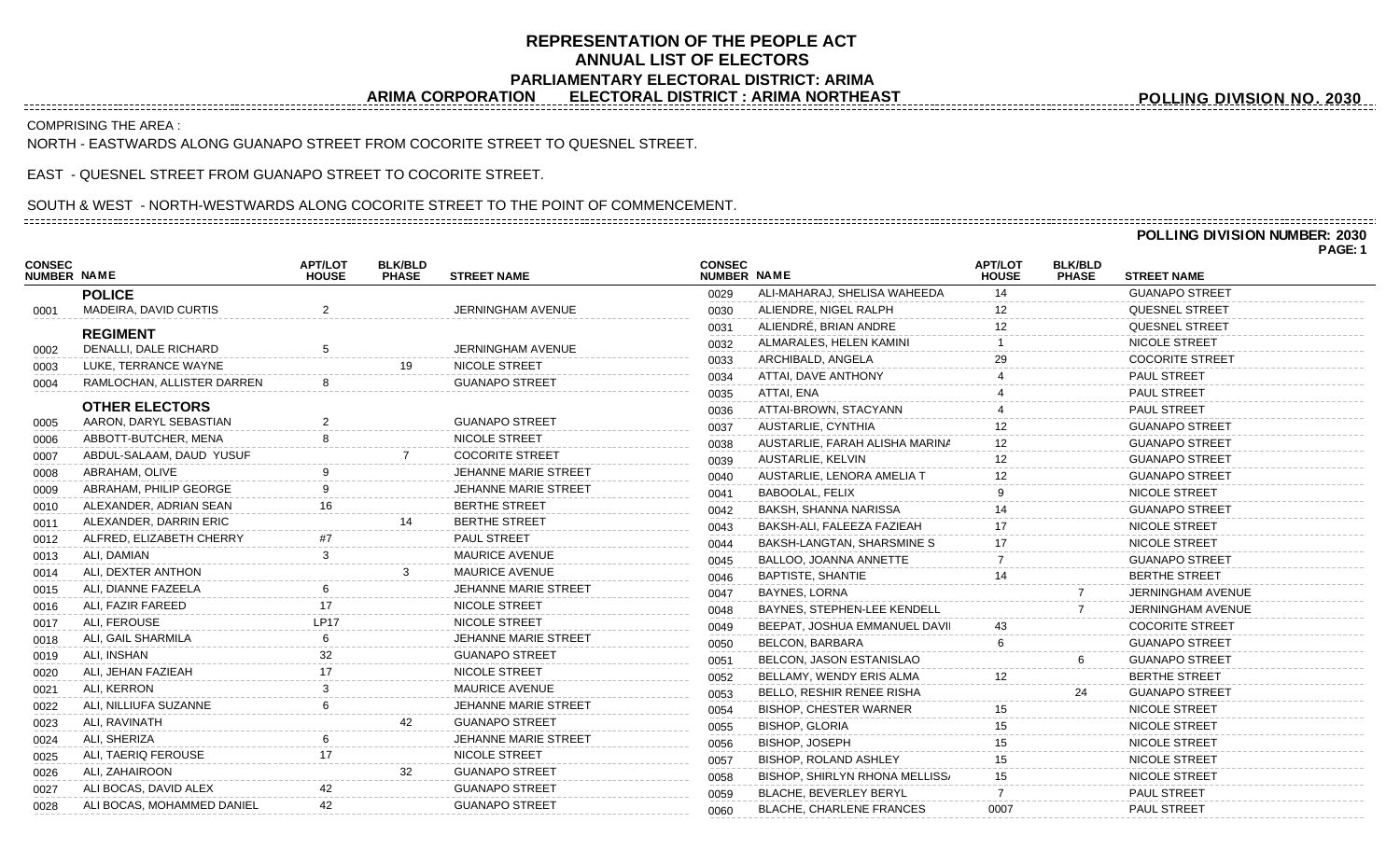|                              |                                      |                                |                                |                          |                              |                                     |                                |                                |                        | <b>PAGE: 2</b> |
|------------------------------|--------------------------------------|--------------------------------|--------------------------------|--------------------------|------------------------------|-------------------------------------|--------------------------------|--------------------------------|------------------------|----------------|
| <b>CONSEC</b><br>NUMBER NAME |                                      | <b>APT/LOT</b><br><b>HOUSE</b> | <b>BLK/BLD</b><br><b>PHASE</b> | <b>STREET NAME</b>       | <b>CONSEC</b><br>NUMBER NAME |                                     | <b>APT/LOT</b><br><b>HOUSE</b> | <b>BLK/BLD</b><br><b>PHASE</b> | <b>STREET NAME</b>     |                |
| 0061                         | BLACHE, ROGER MOSHESH KENDE          | 7                              |                                | <b>PAUL STREET</b>       | 0105                         | <b>CLARKE, GRACE CORINE B</b>       | 34                             |                                | <b>GUANAPO STREET</b>  |                |
| 0062                         | BOODHOOSINGH, ELSIE                  |                                |                                | <b>CECILE STREET</b>     | 0106                         | CLARKE, KWAILAN MARIA               | 34                             |                                | <b>GUANAPO STREET</b>  |                |
| 0063                         | BOODOO, CRYSTAL STACEY               | 43                             |                                | <b>COCORITE STREET</b>   | 0107                         | <b>CLARKE, PEARL</b>                | #34                            |                                | <b>GUANAPO STREET</b>  |                |
| 0064                         | BOODOO, EARL TIMOTHY                 |                                |                                | <b>JERNINGHAM AVENUE</b> | 0108                         | <b>CLARKE, SHIRLEY KAREN ANGELA</b> | 34                             |                                | <b>GUANAPO STREET</b>  |                |
| 0065                         | BOODOO, FRANCINE VERONIQUE           |                                |                                | <b>JERNINGHAM AVENUE</b> | 0109                         | CLARKE-NOREIGA, AGNES PEARL         |                                |                                | <b>CECILE STREET</b>   |                |
| 0066                         | BOODOO, PAUL CEDRIC                  |                                |                                | <b>JERNINGHAM AVENUE</b> | 0110                         | CORBIE, PAUL ELVIS                  |                                |                                | NICOLE STREET          |                |
| 0067                         | BOODOO, TALITA                       |                                |                                | <b>JERNINGHAM AVENUE</b> | 0111                         | COZIER, GILLIAN WINIFRED            |                                |                                | JEHANNE MARIE STREET   |                |
| 0068                         | <b>BRADSHAW, PEARL</b>               | 18                             |                                | <b>QUESNEL STREET</b>    | 0112                         | CRAWFORD, KENNETH                   | 29                             |                                | <b>COCORITE STREET</b> |                |
| 0069                         | <b>BRANCHE, STEFAN KEVIN CASIMIR</b> |                                |                                | <b>PAUL STREET</b>       | 0113                         | CRAWFORD, VICTORIA                  | 29                             |                                | <b>COCORITE STREET</b> |                |
| 0070                         | BRAVO-OLIVER, JOAN                   | 7A                             |                                | <b>COCORITE STREET</b>   | 0114                         | CROMATHY-FRANK, SHANICE T'SHA       |                                | 6                              | <b>QUESNEL STREET</b>  |                |
| 0071                         | BRIGGS, JAESHON JEFFREY JUDE         | 11                             |                                | NICOLE STREET            | 0115                         | CYRIL, KESTON ANTHONY               | 25                             |                                | <b>COCORITE STREET</b> |                |
| 0072                         | BROADBELT, TREVOR MIKE               |                                | 11                             | <b>PAUL STREET</b>       | 0116                         | D'ANDRADE, MARIE-ELENA              | 16                             |                                | <b>CECILE STREET</b>   |                |
| 0073                         | BROWN, AVERY                         | 18                             |                                | <b>BERTHE STREET</b>     | 0117                         | D'ANDRADE, NATALIE NICOLETTE C      | 16                             |                                | <b>CECILE STREET</b>   |                |
| 0074                         | BROWN, DANE SYL                      | 18                             |                                | <b>BERTHE STREET</b>     | 0118                         | D'ANDRADE, STEPHEN NICHOLAS         | # 16                           |                                | <b>CECILE STREET</b>   |                |
| 0075                         | BROWN, DELANO NIGEL                  | 18                             |                                | <b>BERTHE STREET</b>     | 0119                         | DALIPSINGH, DALTON DEMETRIUS        | 47                             |                                | <b>QUESNEL STREET</b>  |                |
| 0076                         | BROWN, GISELLE CANDICE               |                                | 18                             | <b>BERTHE STREET</b>     | 0120                         | DALIPSINGH, DANIEL OBADIAH          | 42                             |                                | <b>QUESNEL STREET</b>  |                |
| 0077                         | <b>BROWN, JAMEKE MICHAEL</b>         |                                | 18                             | <b>BERTHE STREET</b>     | 0121                         | DALIPSINGH, DIANA                   | 42                             |                                | QUESNEL STREET         |                |
| 0078                         | BROWN, LLOYD                         | 18                             |                                | <b>BERTHE STREET</b>     | 0122                         | DALIPSINGH, JACQUELINE              | 42                             |                                | <b>QUESNEL STREET</b>  |                |
| 0079                         | <b>BROWN, SEAN CONNEL</b>            | 18                             |                                | <b>BERTHE STREET</b>     | 0123                         | DALIPSINGH, JOHNATHAN DAVID         | 42                             |                                | <b>QUESNEL STREET</b>  |                |
| 0080                         | BROWN, WENDY ANN ANNMARIE            | 18                             |                                | <b>BERTHE STREET</b>     | 0124                         | DALIPSINGH, LUKE HARRY              | 42                             |                                | QUESNEL STREET         |                |
| 0081                         | <b>BURGESS, CHRISTINE HILARY</b>     | 11                             |                                | <b>PAUL STREET</b>       | 0125                         | DALIPSINGH, RANDY                   |                                | #42                            | <b>QUESNEL STREET</b>  |                |
| 0082                         | <b>BURGESS, CLARE</b>                | 10                             |                                | <b>MAURICE AVENUE</b>    | 0126                         | DALIPSINGH, RANJIT EMMANUEL         | 42                             |                                | <b>QUESNEL STREET</b>  |                |
| 0083                         | <b>BURGESS, JULIAN PETER</b>         | 11                             |                                | PAUL STREET              | 0127                         | DAVID, JANELLE CAMELLIA             |                                | 24                             | QUESNEL STREET         |                |
| 0084                         | BURGESS, KAREN VANESSA               | 11                             |                                | <b>PAUL STREET</b>       | 0128                         | DE GAZON, SHELLEY-ANN KELLY         | 33                             |                                | <b>COCORITE STREET</b> |                |
| 0085                         | <b>BURGESS, MARC ALAN</b>            | APT <sub>2</sub>               | 10                             | <b>MAURICE AVENUE</b>    | 0129                         | DE SOUZA-MAHARAJ, SUSAN EMILY       | 21                             |                                | NICOLE STREET          |                |
| 0086                         | BUTCHER, KHADINE AYANA               |                                |                                | NICOLE STREET            | 0130                         | DEAN, DARYL NIGEL                   | 31                             |                                | <b>COCORITE STREET</b> |                |
| 0087                         | BUTCHER, MELAN AFIYA                 |                                |                                | NICOLE STREET            | 0131                         | DENALLI, ELISE RAYANNE S            | 11                             |                                | <b>MAURICE AVENUE</b>  |                |
| 0088                         | BUTCHER, NOLAN RUTHVEN               |                                |                                | NICOLE STREET            | 0132                         | DENALLI, EMERSON ANSARI             | 11                             |                                | <b>MAURICE AVENUE</b>  |                |
| 0089                         | CAMPBELL, BRIDGET DEBORAH            | 28                             |                                | QUESNEL STREET           | 0133                         | DENALLI, KRISTY THANDY SIRA         | 11                             |                                | <b>MAURICE AVENUE</b>  |                |
| 0090                         | CARABALLO, FANNY                     | #8                             |                                | <b>MAURICE AVENUE</b>    | 0134                         | DENALLI, LARRY BENEDICT             | 63                             |                                | <b>LOUIS STREET</b>    |                |
| 0091                         | CARDINEZ, EMMANUEL GARFIELD          | 46                             |                                | <b>GUANAPO STREET</b>    | 0135                         | DENALLI, MEENA ROMA                 | 11                             |                                | <b>MAURICE AVENUE</b>  |                |
| 0092                         | CHAI, DUVANTÉ ELIAJAH                | 55                             |                                | <b>GUANAPO STREET</b>    | 0136                         | DENALLI, RASHEEDA                   | 11                             |                                | <b>MAURICE AVENUE</b>  |                |
| 0093                         | CHAI, KIMMIE                         | 55                             |                                | <b>GUANAPO STREET</b>    | 0137                         | DENALLI, RUSSEL                     |                                |                                | JERNINGHAM AVENUE      |                |
| 0094                         | CHAI HILL, KIMLAN CAMILLE            | 55                             |                                | <b>GUANAPO STREET</b>    | 0138                         | DENALLI, SUSAN VERONICA             |                                |                                | JERNINGHAM AVENUE      |                |
| 0095                         | CHARLES, ABRAHAM                     | 8                              |                                | <b>CECILE STREET</b>     | 0139                         | DIAL, KAMIL BASDEO                  | 6                              |                                | <b>BERTHE STREET</b>   |                |
| 0096                         | CHARLES, KELLY MAKIBA                | 12                             |                                | QUESNEL STREET           | 0140                         | DIAL, RACHEL-ANN MARGARET           | 6                              |                                | <b>BERTHE STREET</b>   |                |
| 0097                         | CHARLES, KENDAL SHERWYN              |                                |                                | <b>CECILE STREET</b>     | 0141                         | DICAREAU, AARON                     | 52                             |                                | <b>GUANAPO STREET</b>  |                |
| 0098                         | CHARLES, KIRK SHELDON                |                                |                                | <b>CECILE STREET</b>     | 0142                         | DILLON, TERESITA ANNA M N I         |                                | 6                              | <b>LOUIS STREET</b>    |                |
| 0099                         | CHRISTO, INGRID                      | 70                             |                                | <b>GUANAPO STREET</b>    | 0143                         | DOOKIE, PAULINIA                    | 3                              |                                | <b>MAURICE AVENUE</b>  |                |
| 0100                         | CHRISTO, KIRK LEON NEIL              | 70                             |                                | <b>GUANAPO STREET</b>    | 0144                         | DOON PUNDIT, RAMONA                 | 52                             |                                | <b>GUANAPO STREET</b>  |                |
| 0101                         | CHRISTO, NEIL JOSEPH                 | 70                             |                                | <b>GUANAPO STREET</b>    | 0145                         | DOON-PUNDIT, RAMPARTAP RAMES        | 52                             |                                | <b>GUANAPO STREET</b>  |                |
| 0102                         | CHRISTO, RENATA GISELLE              | 70                             |                                | <b>GUANAPO STREET</b>    | 0146                         | DOTTIN, LEAH NAOMI                  | # 2                            |                                | PAUL STREET            |                |
| 0103                         | CHUNEESINGH, YOHANN ALOYSIUS         | 34                             |                                | <b>QUESNEL STREET</b>    | 0147                         | DUNCAN, SACHIEL ALLISON             |                                |                                | <b>GUANAPO STREET</b>  |                |
| 0104                         | CLARKE, CHAY LANCE JOSEPH            | 34                             |                                | <b>GUANAPO STREET</b>    | 0148                         | EDWARDS, DANIELLA MIRIAM VICT(      | #12                            |                                | <b>GUANAPO STREET</b>  |                |
|                              |                                      |                                |                                |                          |                              |                                     |                                |                                |                        |                |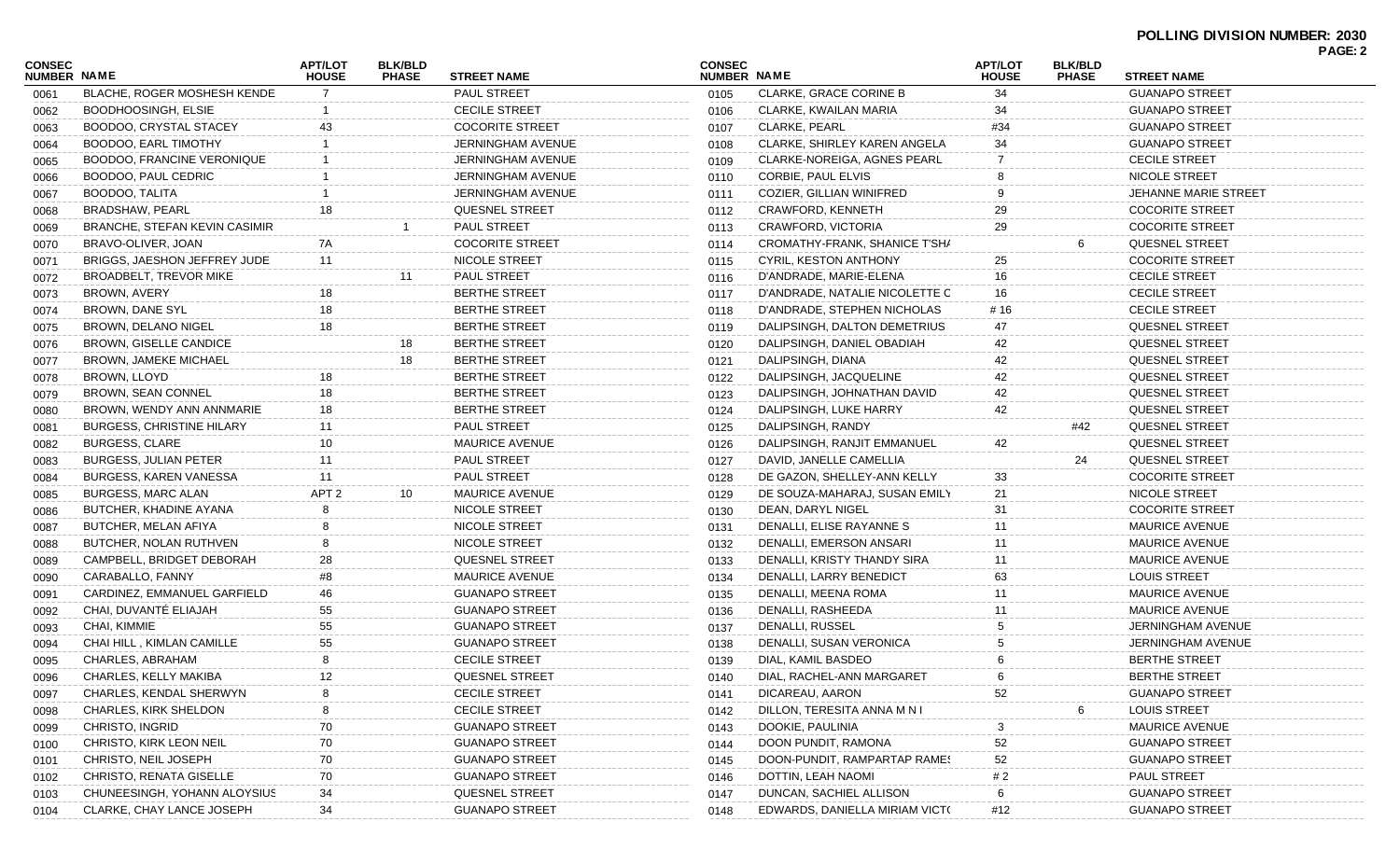| <b>CONSEC</b><br><b>NUMBER NAME</b> |                                      | <b>APT/LOT</b><br><b>HOUSE</b> | <b>BLK/BLD</b><br><b>PHASE</b> | <b>STREET NAME</b>          | <b>CONSEC</b><br>NUMBER NAME |                                 | <b>APT/LOT</b><br><b>HOUSE</b> | <b>BLK/BLD</b><br><b>PHASE</b> | <b>STREET NAME</b>          |  |
|-------------------------------------|--------------------------------------|--------------------------------|--------------------------------|-----------------------------|------------------------------|---------------------------------|--------------------------------|--------------------------------|-----------------------------|--|
| 0149                                | <b>ENCINAS, RAYMOND</b>              | 11                             |                                | <b>JEHANNE MARIE STREET</b> | 0193                         | <b>GRIFFITH, SHIRVAN ADRIAN</b> | 11                             |                                | NICOLE STREET               |  |
| 0150                                | <b>ENCINAS, RAYTON</b>               | 11                             |                                | <b>JEHANNE MARIE STREET</b> | 0194                         | GUERRERO, CELINA PRAXADES       |                                |                                | <b>GUANAPO STREET</b>       |  |
| 0151                                | <b>ENCINAS, RECOYA MARIA</b>         | 11                             |                                | JEHANNE MARIE STREET        | 0195                         | GUERRERO, HAYDEN PAUL           | 2                              |                                | <b>GUANAPO STREET</b>       |  |
| 0152                                | ERK, DAICA                           | 29                             |                                | <b>COCORITE STREET</b>      | 0196                         | GUY, GERARD BERNARD             |                                | $\overline{2}$                 | <b>PAUL STREET</b>          |  |
| 0153                                | FERNANDES, NISHA KRYSTAL D           | 43                             |                                | <b>COCORITE STREET</b>      | 0197                         | <b>GUY, HARUN RUNAKO</b>        | #24                            |                                | <b>QUESNEL STREET</b>       |  |
| 0154                                | FERNANDES, VICKI NICOLLE DV          | #43                            |                                | <b>COCORITE STREET</b>      | 0198                         | HERNANDEZ-LUKE, GAIL VICTORIA   |                                | #19                            | NICOLE STREET               |  |
| 0155                                | FERREIRA, DEXTER IGNATIUS            |                                | 52                             | <b>GUANAPO STREET</b>       | 0199                         | HILL, JORDAN CHARLES            |                                |                                | <b>MAURICE AVENUE</b>       |  |
| 0156                                | FORESTINE, NATASHA OLIVE T           | 9                              |                                | <b>JEHANNE MARIE STREET</b> | 0200                         | HINDS, KIMBERLY JODIE           | 19                             |                                | NICOLE STREET               |  |
| 0157                                | FRANK, ANASTASIA NICOLA              |                                |                                | <b>QUESNEL STREET</b>       | 0201                         | HOLLINGSWORTH, GEORGE           |                                |                                | JEHANNE MARIE STREET        |  |
| 0158                                | FRANK, ANTHONY                       |                                |                                | <b>QUESNEL STREET</b>       | 0202                         | HOLLINGSWORTH, JULIA CRYSTAL    |                                |                                | <b>JEHANNE MARIE STREET</b> |  |
| 0159                                | FRANK, BIANCA AVALON                 |                                |                                | QUESNEL STREET              | 0203                         | HOLLINGSWORTH, LEAH JOSANNE     |                                |                                | <b>JEHANNE MARIE STREET</b> |  |
| 0160                                | FRANK, BRANDON LINTON                |                                |                                | <b>QUESNEL STREET</b>       | 0204                         | HOSEIN, DARYL JOSEPH            | 65                             |                                | <b>LOUIS STREET</b>         |  |
| 0161                                | <b>FRANK, DELORIS ERLINE</b>         |                                |                                | <b>JEHANNE MARIE STREET</b> | 0205                         | HOSEIN, ISHA                    |                                |                                | <b>GUANAPO STREET</b>       |  |
| 0162                                | <b>FRANK, FRANCIS</b>                |                                |                                | <b>QUESNEL STREET</b>       | 0206                         | HOSEIN, JOSÉ ZAHEER             |                                |                                | <b>MAURICE AVENUE</b>       |  |
| 0163                                | FRANK, GLENDA ANN                    |                                |                                | <b>QUESNEL STREET</b>       | 0207                         | HOSEIN, NARISSHA                |                                |                                | <b>MAURICE AVENUE</b>       |  |
| 0164                                | FRANK, ISAIAH                        |                                |                                | QUESNEL STREET              | 0208                         | <b>HOSEIN, YUSSUFF</b>          |                                |                                | <b>MAURICE AVENUE</b>       |  |
| 0165                                | <b>FRANK, ISHA KELLY</b>             |                                |                                | <b>QUESNEL STREET</b>       | 0209                         | <b>HOSPEDALES, LOURDES T</b>    |                                |                                | <b>MAURICE AVENUE</b>       |  |
| 0166                                | FRANK, JULIA ANN                     |                                |                                | <b>QUESNEL STREET</b>       | 0210                         | HOWARD, NATHANIEL JAMES         |                                |                                | <b>PAUL STREET</b>          |  |
| 0167                                | FRANK, JUNIOR GARVIN                 |                                |                                | <b>QUESNEL STREET</b>       | 0211                         | HUTCHINSON, CURTIS NEVILLE      |                                |                                | <b>MAURICE AVENUE</b>       |  |
| 0168                                | FRANK, MICHAEL                       |                                |                                | QUESNEL STREET              | 0212                         | JACK, ANTHONY                   | 12                             |                                | <b>MAURICE AVENUE</b>       |  |
| 0169                                | FRANK, SELWYN                        |                                |                                | <b>QUESNEL STREET</b>       | 0213                         | JAMES, THEOPHILUS               | 28                             |                                | <b>QUESNEL STREET</b>       |  |
| 0170                                | FRANK, SHURLA TRICIA                 |                                |                                | <b>QUESNEL STREET</b>       | 0214                         | <b>JAMES, TRICIA ELIZABETH</b>  |                                | 6                              | <b>LOUIS STREET</b>         |  |
| 0171                                | <b>FRANK, WILLIS</b>                 |                                |                                | <b>QUESNEL STREET</b>       | 0215                         | JEREMIAH, JAMELLIA CAMELIA      |                                | 12 <sup>°</sup>                | <b>BERTHE STREET</b>        |  |
| 0172                                | FRANK-ABERDEEN, JAMILA               |                                |                                | QUESNEL STREET              | 0216                         | JONES, VERNON                   |                                |                                | <b>GUANAPO STREET</b>       |  |
| 0173                                | <b>FRASER, ETHEL</b>                 |                                | #2                             | PAUL STREET                 | 0217                         | JOSEPH, ANNESHA                 |                                |                                | <b>JERNINGHAM AVENUE</b>    |  |
| 0174                                | GALINDO, MAYA DOMINIQUE              |                                |                                | <b>CECILE STREET</b>        | 0218                         | JOSEPH, ANNETTE                 |                                |                                | <b>JERNINGHAM AVENUE</b>    |  |
| 0175                                | GALINDO, RODNEY COLIN PETER          | 5                              |                                | <b>CECILE STREET</b>        | 0219                         | JOSEPH, ARAMAT                  |                                |                                | JERNINGHAM AVENUE           |  |
| 0176                                | <b>GALINDO, TESSA FRANCES THERES</b> | 5                              |                                | <b>CECILE STREET</b>        | 0220                         | JOSEPH, HAZEL VIVIEN FABIN      |                                |                                | <b>QUESNEL STREET</b>       |  |
| 0177                                | GALINDO, THALIA THERESE              |                                |                                | <b>CECILE STREET</b>        | 0221                         | JOSEPH, JASSO                   |                                |                                | JERNINGHAM AVENUE           |  |
| 0178                                | GANESS-KANDHAI, INDRA                | 40 A                           |                                | <b>QUESNEL STREET</b>       | 0222                         | JOSEPH, JULIAN                  |                                |                                | <b>QUESNEL STREET</b>       |  |
| 0179                                | <b>GANPAT, ROOPNARINE</b>            | 2                              |                                | <b>JEHANNE MARIE STREET</b> | 0223                         | JOSEPH-JULIEN, INGRID V         |                                |                                | JEHANNE MARIE STREET        |  |
| 0180                                | <b>GARCIA, KERON KAREEM PHILLIP</b>  | 25                             |                                | <b>COCORITE STREET</b>      | 0224                         | JOYEAU, ANDRE                   |                                |                                | <b>BERTHE STREET</b>        |  |
| 0181                                | <b>GARCIA, MARIE</b>                 | 25                             |                                | <b>COCORITE STREET</b>      | 0225                         | JOYEAU, ANNETTE                 |                                |                                | BERTHE STREET               |  |
| 0182                                | GARRAWAY, MATICA KIMON CHARI         | 7A                             |                                | <b>COCORITE STREET</b>      | 0226                         | JOYEAU, CECILIA                 |                                |                                | <b>BERTHE STREET</b>        |  |
| 0183                                | GOMES, ALISA WAHIDA                  | 11                             |                                | <b>MAURICE AVENUE</b>       | 0227                         | JULIEN, SHARI ROBERTA BORGIA    |                                | #7                             | JEHANNE MARIE STREET        |  |
| 0184                                | GOMEZ, JOVIAN FRANCIS                |                                |                                | MAURICE AVENUE              | 0228                         | KANDHAI, ELISHA                 |                                |                                | CECILE STREET               |  |
| 0185                                | GOMEZ, NIGEL AARON                   |                                | 22                             | QUESNEL STREET              | 0229                         | KANDHAI, NADIA NISHA            | # 14                           |                                | <b>CECILE STREET</b>        |  |
| 0186                                | GOMEZ, YIA-LOREN MARIA               |                                |                                | <b>MAURICE AVENUE</b>       | 0230                         | KANDHAI, RIANA PRIYA            | #14                            |                                | <b>CECILE STREET</b>        |  |
| 0187                                | GOMEZ, ZOBIDA                        |                                |                                | <b>MAURICE AVENUE</b>       | 0231                         | KANHAI, DEV MAHADEO             | 36                             |                                | QUESNEL STREET              |  |
| 0188                                | GONZALES, MARIA                      | 24                             |                                | <b>GUANAPO STREET</b>       | 0232                         | KANHAI, DEVANAND                | 40A                            |                                | QUESNEL STREET              |  |
| 0189                                | GONZALES, RIANNA ROSA-LEE            | 24                             |                                | <b>GUANAPO STREET</b>       | 0233                         | KANHAI, DEVI                    | 36                             |                                | QUESNEL STREET              |  |
| 0190                                | <b>GRAHAM, CLAUDIA KATHLEEN</b>      | #4                             |                                | <b>CECILE STREET</b>        | 0234                         | KANHAI, JAYA                    | 36                             |                                | QUESNEL STREET              |  |
| 0191                                | GRAHAM, SHELICIA GLODEAN             |                                |                                | <b>CECILE STREET</b>        | 0235                         | KANHAI, KARA KUSHMANDA          | #36                            |                                | QUESNEL STREET              |  |
| 0192                                | <b>GRANT, ANSCELLE U</b>             | 10                             |                                | QUESNEL STREET              | 0236                         | KANHAI, REENA                   | 36                             |                                | QUESNEL STREET              |  |
|                                     |                                      |                                |                                |                             |                              |                                 |                                |                                |                             |  |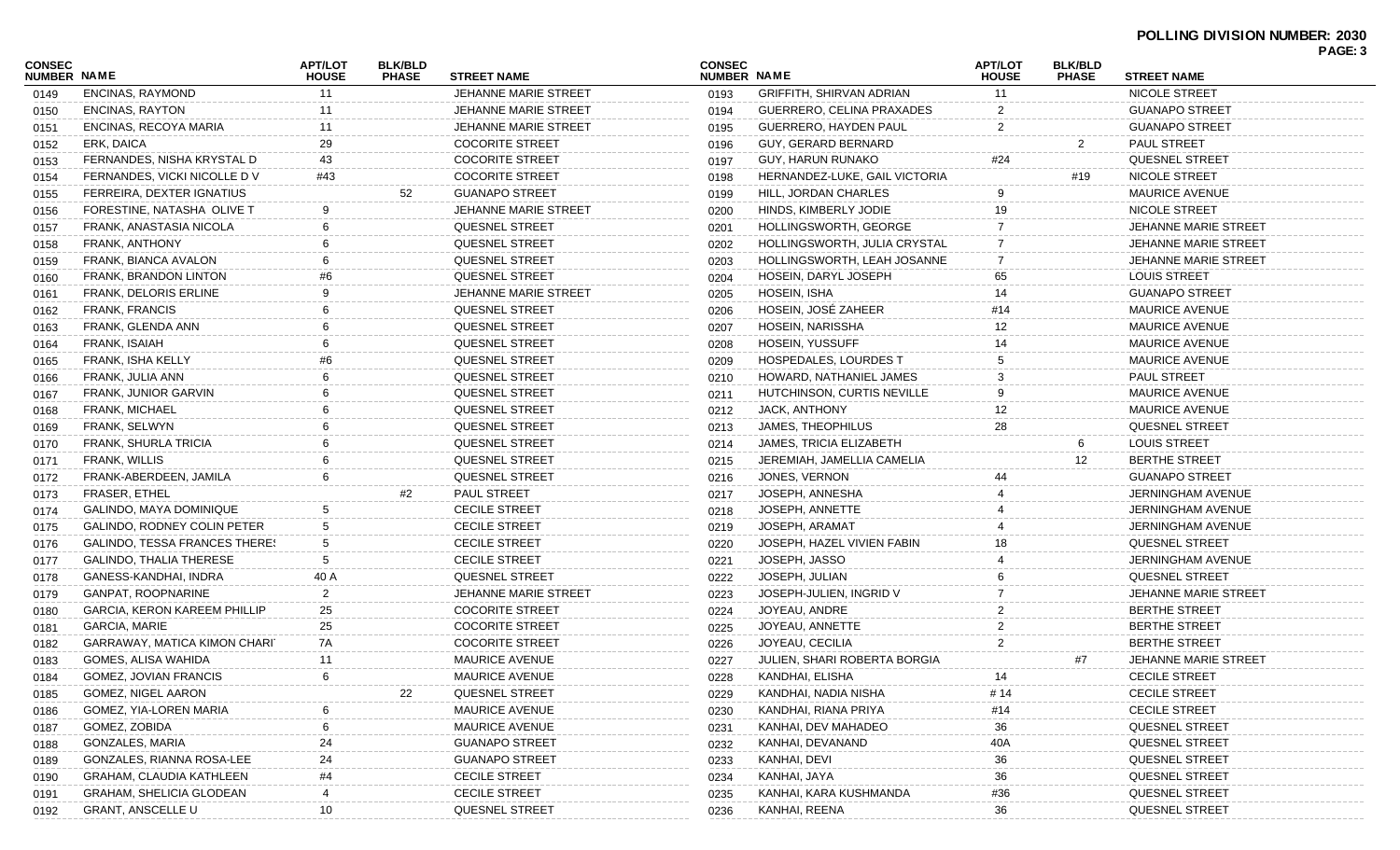|                              |                               |                                |                                |                             |                              |                               |                                |                                |                        | PAGE: 4 |
|------------------------------|-------------------------------|--------------------------------|--------------------------------|-----------------------------|------------------------------|-------------------------------|--------------------------------|--------------------------------|------------------------|---------|
| <b>CONSEC</b><br>NUMBER NAME |                               | <b>APT/LOT</b><br><b>HOUSE</b> | <b>BLK/BLD</b><br><b>PHASE</b> | <b>STREET NAME</b>          | <b>CONSEC</b><br>NUMBER NAME |                               | <b>APT/LOT</b><br><b>HOUSE</b> | <b>BLK/BLD</b><br><b>PHASE</b> | <b>STREET NAME</b>     |         |
| 0237                         | KANHAI, ROSAN                 |                                | 40A                            | <b>QUESNEL STREET</b>       | 0281                         | MENDOZA-COSME, ELAINE         | 68                             |                                | <b>GUANAPO STREET</b>  |         |
| 0238                         | KANHAI, URSULA SITA           | 36                             |                                | <b>QUESNEL STREET</b>       | 0282                         | MITCHELL, VERA                | 10                             |                                | NICOLE STREET          |         |
| 0239                         | KHAN, BILLIOT                 |                                | 52                             | <b>GUANAPO STREET</b>       | 0283                         | MOHAMED, NABAAH NABBIEHAR     | 11                             |                                | <b>MAURICE AVENUE</b>  |         |
| 0240                         | KING, BIANCA JANET            | 11                             |                                | NICOLE STREET               | 0284                         | MOHAMMED, ALISA NADIA         |                                |                                | <b>BERTHE STREET</b>   |         |
| 0241                         | KISSOON, EZEKIEL JASON        | 66                             |                                | <b>QUESNEL STREET</b>       | 0285                         | MOHAMMED, ALIYAH CHERISSE     |                                |                                | <b>BERTHE STREET</b>   |         |
| 0242                         | LALL, CHRISTOPHER             | 58                             |                                | <b>GUANAPO STREET</b>       | 0286                         | MOHAMMED, JOYCE SHERIMAN      |                                |                                | <b>BERTHE STREET</b>   |         |
| 0243                         | LALL, KELVIN                  | 58                             |                                | <b>GUANAPO STREET</b>       | 0287                         | MOHAMMED, KATRINA SADIA       | 32                             |                                | <b>GUANAPO STREET</b>  |         |
| 0244                         | LALLAI. KATHRINA KAY          | #12                            |                                | <b>JEHANNE MARIE STREET</b> | 0288                         | MOHAMMED, RAHAMAN             |                                |                                | <b>BERTHE STREET</b>   |         |
| 0245                         | LANGTAN, NATALYA SIMONE F     | #17                            |                                | NICOLE STREET               | 0289                         | MOHAMMED, RIAD DALE           |                                |                                | <b>BERTHE STREET</b>   |         |
| 0246                         | LATCHMAN, LEONARD             | 19                             |                                | NICOLE STREET               | 0290                         | MOHAMMED, RICHARD MITRA       | 32                             |                                | <b>GUANAPO STREET</b>  |         |
| 0247                         | LAURENCE, JOANNE              | 67                             |                                | <b>LOUIS STREET</b>         | 0291                         | MOONSAMMY, FATIMA YASMIN      | 76                             |                                | <b>GUANAPO STREET</b>  |         |
| 0248                         | LEE, GAIL EYVOLLE             | 3                              |                                | <b>CECILE STREET</b>        | 0292                         | MOONSAMMY, NADIA RAVITA       | 76                             |                                | <b>GUANAPO STREET</b>  |         |
| 0249                         | LEE, IRMA                     | 3                              |                                | <b>CECILE STREET</b>        | 0293                         | MOONSAMMY, SALLY LISA         | 76                             |                                | <b>GUANAPO STREET</b>  |         |
| 0250                         | LEE, JANETTE ERMINTRUDE MARG  | 3                              |                                | <b>CECILE STREET</b>        | 0294                         | MOONSAMMY, SHELDON HAYDEN     | 76                             |                                | <b>GUANAPO STREET</b>  |         |
| 0251                         | LENDORE, CIPRIANI             | 34                             |                                | QUESNEL STREET              | 0295                         | MOONSAMMY, SHERWIN EDEN       | 76                             |                                | <b>GUANAPO STREET</b>  |         |
| 0252                         | LENDORE, KAYLOR MAHEISHI      | #34                            |                                | <b>QUESNEL STREET</b>       | 0296                         | MOTTLEY, AVANT KRISTOVAUGHN I | #65                            |                                | <b>LOUIS STREET</b>    |         |
| 0253                         | LENDORE, ROSE                 | 34                             |                                | QUESNEL STREET              | 0297                         | MUNGAL, ANGELA TARA           |                                |                                | PAUL STREET            |         |
| 0254                         | LEWIS, KEMIE KIMBA            | # 6                            |                                | <b>QUESNEL STREET</b>       | 0298                         | MUNGAL, JOEY DARRYL           |                                |                                | <b>PAUL STREET</b>     |         |
| 0255                         | LEZAMA, MARJORIE CRISPINA     |                                | 2                              | NICOLE STREET               | 0299                         | MUNGAL, NORRIS                |                                |                                | PAUL STREET            |         |
| 0256                         | LEZAMA, SAMANTHA NATASHA B    | 2                              |                                | NICOLE STREET               | 0300                         | MUNGAL, STEPHEN               |                                |                                | <b>PAUL STREET</b>     |         |
| 0257                         | LOCKHART, ALLAN OSWALD IRVINE | 16                             |                                | <b>BERTHE STREET</b>        | 0301                         | MUNGROO, SANDRA LEELA         |                                |                                | <b>PAUL STREET</b>     |         |
| 0258                         | LOOK LOY, ANTHONY             | 3                              |                                | <b>BERTHE STREET</b>        | 0302                         | MUNGROO, SHAWN RISHI ANTHON'  | 3                              |                                | PAUL STREET            |         |
| 0259                         | LOOK LOY, JACQUELINE          | 3                              |                                | <b>BERTHE STREET</b>        | 0303                         | MURPHY, KEISHA JONELLE        |                                | 11                             | PAUL STREET            |         |
| 0260                         | LOPEZ, EMERY THEOPHILUS       | 31                             |                                | <b>GUANAPO STREET</b>       | 0304                         | NEDD, SELWYN                  | L12                            |                                | <b>MAURICE AVENUE</b>  |         |
| 0261                         | LUKE, TERRON KHALIQ WAYNE     | 19                             |                                | NICOLE STREET               | 0305                         | NICHOLLS, KERRI-ANN MICHELLE  | #65                            |                                | <b>LOUIS STREET</b>    |         |
| 0262                         | LUM SEE FAI-DEAN, KIM KAMLAN  | 31                             |                                | <b>COCORITE STREET</b>      | 0306                         | NIMBLETT, ANN MARIE           |                                |                                | <b>MAURICE AVENUE</b>  |         |
| 0263                         | LYN, KEVAH MARIAM MARIA       | 12                             |                                | <b>GUANAPO STREET</b>       | 0307                         | NIMBLETT, FREDERICK           |                                |                                | <b>MAURICE AVENUE</b>  |         |
| 0264                         | MADEIRA, ELDICA MAUREEN       | 2                              |                                | JERNINGHAM AVENUE           | 0308                         | NOEL, NICOLE                  |                                |                                | NICOLE STREET          |         |
| 0265                         | MADOO, JOHN                   | 2                              |                                | PAUL STREET                 | 0309                         | NURSE, ARNEIL ALEXANDER JERON |                                |                                | <b>GUANAPO STREET</b>  |         |
| 0266                         | MAHARAJ, SEENATH              | 21                             |                                | NICOLE STREET               | 0310                         | NURSE, LUCY                   |                                |                                | <b>GUANAPO STREET</b>  |         |
| 0267                         | MAHARAJ, SHIVANNA NICOLETTE   | 14                             |                                | <b>GUANAPO STREET</b>       | 0311                         | NURSE, PARIS                  |                                |                                | <b>GUANAPO STREET</b>  |         |
| 0268                         | MAHARAJ, SHIVAUGHN NICHOLAS   | 14                             |                                | <b>GUANAPO STREET</b>       | 0312                         | O'BRADY, ALDWYN               |                                | 41                             | <b>COCORITE STREET</b> |         |
| 0269                         | MAHARAJ, SHIVESH NICK         | # 14                           |                                | <b>GUANAPO STREET</b>       | 0313                         | O'CONNOR, ANTHONY             |                                |                                | NICOLE STREET          |         |
| 0270                         | MANGALSINGH, DHANMATTEE       | 14                             |                                | <b>BERTHE STREET</b>        | 0314                         | OLIVER, ACHOY JOHN            |                                |                                | <b>COCORITE STREET</b> |         |
|                              | MANGALSINGH, LINDA            | 14                             |                                | <b>BERTHE STREET</b>        | 0315                         | OLIVER, CASSIMAR              | 7                              |                                | <b>COCORITE STREET</b> |         |
| 0271                         | MANGALSINGH, SHEILA           | 14                             |                                | <b>BERTHE STREET</b>        |                              | OLIVER, DEVON DIRK AHING JR   | 7A                             |                                | <b>COCORITE STREET</b> |         |
| 0272                         | MATTHEW-SAMMY, CAMILLE AVIAN  |                                |                                | NICOLE STREET               | 0316                         | OLIVER, JEREMY                |                                |                                | <b>GUANAPO STREET</b>  |         |
| 0273                         |                               |                                |                                |                             | 0317                         |                               | # 34                           |                                |                        |         |
| 0274                         | MC GOVERN, SEAN MICHAEL       | 43                             |                                | <b>COCORITE STREET</b>      | 0318                         | OLIVER, JOHN DARRYL           |                                |                                | <b>COCORITE STREET</b> |         |
| 0275                         | MC KENZIE, DAMIAN CHRISTOPHER | 031                            |                                | <b>GUANAPO STREET</b>       | 0319                         | OLIVER, MELAINE LESLIE-ANN    | 7A                             |                                | <b>COCORITE STREET</b> |         |
| 0276                         | MC PHERSON, JENNIFER ANN      |                                |                                | <b>LOUIS STREET</b>         | 0320                         | OLIVER, MICHAEL KENNEDY       | #7                             |                                | <b>COCORITE STREET</b> |         |
| 0277                         | MC PHERSON, RAY DAVID PAUL    |                                |                                | <b>LOUIS STREET</b>         | 0321                         | OLIVER, MONICA MOYLIN         | 25                             |                                | <b>COCORITE STREET</b> |         |
| 0278                         | MC PHERSON, SHAKIRA AUDI      | 42                             |                                | QUESNEL STREET              | 0322                         | OLIVER, RACHEAL LISA          | 52                             |                                | <b>GUANAPO STREET</b>  |         |
| 0279                         | MELVILLE, JEFFREY             | 10                             |                                | NICOLE STREET               | 0323                         | OLIVER, SIMON                 | LOT <sub>67</sub>              |                                | <b>LOUIS STREET</b>    |         |
| 0280                         | MENDOZA, MERVYN               | 68                             |                                | <b>GUANAPO STREET</b>       | 0324                         | OLIVER, STANISLAUS AHING      | 7A                             |                                | <b>COCORITE STREET</b> |         |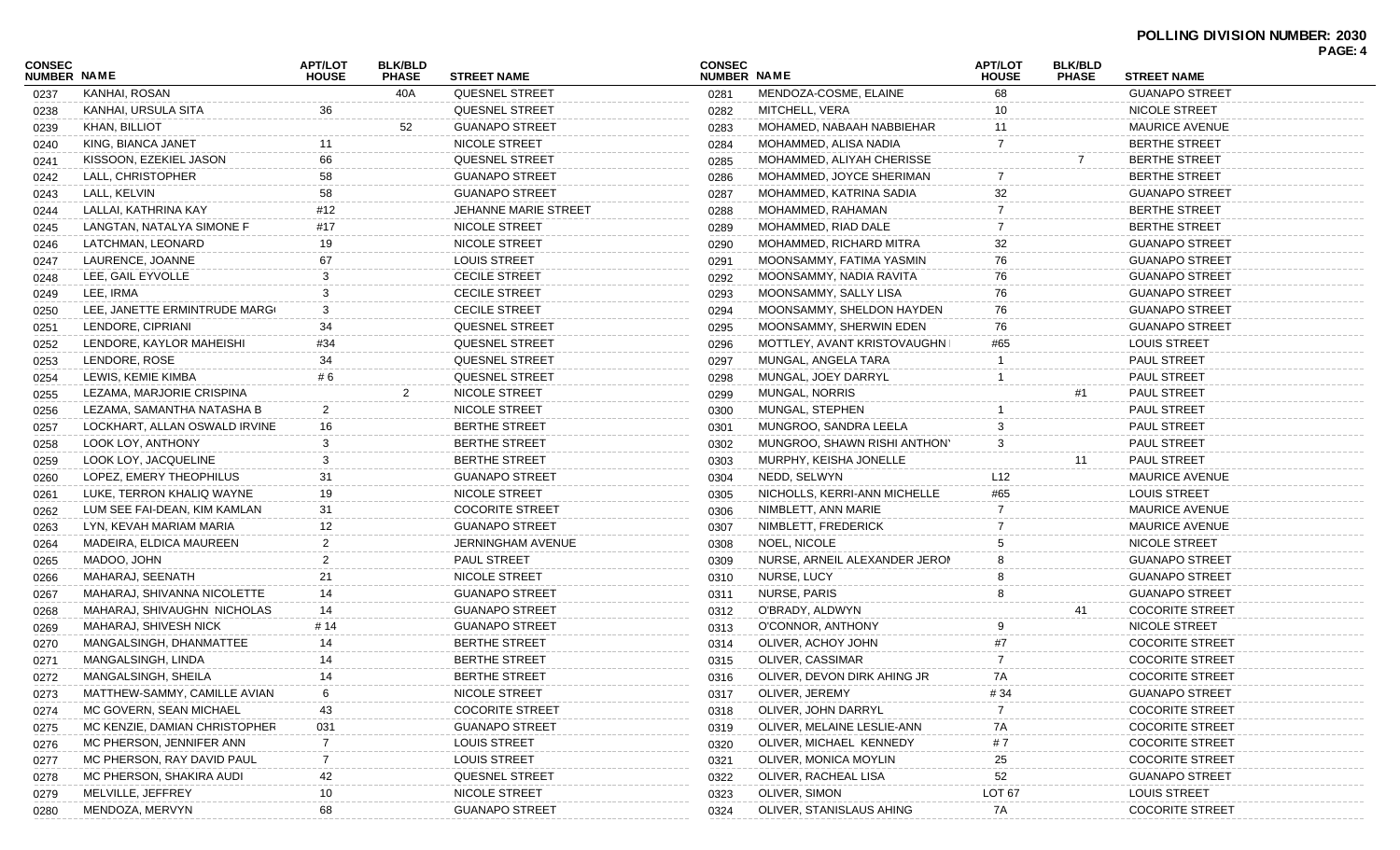| CONSEC<br><b>NUMBER NAME</b> |                                    | <b>APT/LOT</b><br><b>HOUSE</b> | <b>BLK/BLD</b><br><b>PHASE</b> | <b>STREET NAME</b>          | <b>CONSEC</b><br><b>NUMBER NAME</b> |                                 | <b>APT/LOT</b><br><b>HOUSE</b> | <b>BLK/BLD</b><br><b>PHASE</b> | <b>STREET NAME</b>          | PAGE: 5 |
|------------------------------|------------------------------------|--------------------------------|--------------------------------|-----------------------------|-------------------------------------|---------------------------------|--------------------------------|--------------------------------|-----------------------------|---------|
| 0325                         | OLIVER, STELLA LIZA LEFONIA        | 14                             |                                | <b>GUANAPO STREET</b>       | 0369                                | <b>SEOW, DERYCK MARTIN</b>      | 31                             |                                | <b>GUANAPO STREET</b>       |         |
| 0326                         | OLLIVIERRE, NELLO                  | 16                             |                                | <b>QUESNEL STREET</b>       | 0370                                | <b>SEOW, EVARIST</b>            | 31                             |                                | <b>GUANAPO STREET</b>       |         |
| 0327                         | OROSCO, ANDRE COLT                 | 6A                             |                                | <b>MAURICE AVENUE</b>       | 0371                                | SEQUEA-HOLLINGSWORTH, DIANNI    |                                |                                | JEHANNE MARIE STREET        |         |
|                              | PAIPLAL, VASHTI VERA               | 32                             |                                | <b>GUANAPO STREET</b>       | 0372                                | SIMEON, DOLLY                   |                                |                                | <b>BERTHE STREET</b>        |         |
| 0328                         | PASEA, STEFAN DANIEL NATHAN        | LP# 8                          |                                | NICOLE STREET               | 0373                                | SINGH, PHARBATIE                |                                |                                | <b>PAUL STREET</b>          |         |
| 0329                         | PATRICK, KENT                      | 20                             |                                | <b>QUESNEL STREET</b>       |                                     | SINGH, SEEMA JASODRA            | 11                             |                                | PAUL STREET                 |         |
| 0330                         | POPE-STAFFORD, RHONDA V M          | 32                             |                                | <b>QUESNEL STREET</b>       | 0374                                | SINGH RILEY, GITA               | #2                             |                                | JEHANNE MARIE STREET        |         |
| 0331                         | QUASH, DAMIAN JASON                | 43                             |                                | <b>COCORITE STREET</b>      | 0375                                | SMITH, ABIGAIL REBECCA TRUDY    |                                |                                | <b>JEHANNE MARIE STREET</b> |         |
| 0332                         | QUASH, DANA CHELSEA KARINA         |                                |                                | <b>COCORITE STREET</b>      | 0376                                | SMITH, JUDITH                   |                                |                                | JEHANNE MARIE STREET        |         |
| 0333                         |                                    | 43                             |                                |                             | 0377                                |                                 |                                |                                |                             |         |
| 0334                         | QUASH, DEMI CHEYENNE ZARIA         | 43                             |                                | <b>COCORITE STREET</b>      | 0378                                | SOHUN, JOYCE                    |                                |                                | NICOLE STREET               |         |
| 0335                         | QUASH, EASTLYN                     | 43                             |                                | <b>COCORITE STREET</b>      | 0379                                | SOHUN, KEVIN STEPHON            |                                |                                | NICOLE STREET               |         |
| 0336                         | <b>QUASH, NIGEL HAYDEN QUANVIE</b> | 43                             |                                | <b>COCORITE STREET</b>      | 0380                                | SOHUN, ROBERT                   |                                |                                | NICOLE STREET               |         |
| 0337                         | RAGHUNANAN, ALLISON DENISE         | 38                             |                                | <b>QUESNEL STREET</b>       | 0381                                | SOOKRAM, NEIL STANLEY           |                                |                                | JEHANNE MARIE STREET        |         |
| 0338                         | RAGHUNANAN, CURTIS RAMESH          | 38                             |                                | <b>QUESNEL STREET</b>       | 0382                                | SPRINGER, DEVON JOSEPH          | 12                             |                                | <b>MAURICE AVENUE</b>       |         |
| 0339                         | RAGHUNANAN, EMILE CURTIS C         | 38                             |                                | <b>QUESNEL STREET</b>       | 0383                                | SPRINGER, TAMLA CAMILLE         | 37                             |                                | <b>COCORITE STREET</b>      |         |
| 0340                         | RAMCHARAN, ELSIE MARION            | 9                              |                                | <b>PAUL STREET</b>          | 0384                                | ST HILL, MELETHA MARILYN ELIZAB | g                              |                                | <b>CECILE STREET</b>        |         |
| 0341                         | RAMCHARAN, KAMILLA                 | 9                              |                                | PAUL STREET                 | 0385                                | ST LOUIS, ALICIA                |                                | 31                             | <b>GUANAPO STREET</b>       |         |
| 0342                         | RAMDEEN, DINAH                     | 7                              |                                | NICOLE STREET               | 0386                                | ST. CYR, JYNELLE ANTHONY        | 24                             |                                | <b>QUESNEL STREET</b>       |         |
| 0343                         | RAMSARAN, BALRAM PARAM             | 10                             |                                | <b>QUESNEL STREET</b>       | 0387                                | STAFFORD, NIGEL LINLEY          | 32                             |                                | <b>QUESNEL STREET</b>       |         |
| 0344                         | RAMSARAN, SAVITRI                  | 10                             |                                | <b>QUESNEL STREET</b>       | 0388                                | STAFFORD, ROCHELLE ANISA F      | #32                            |                                | <b>QUESNEL STREET</b>       |         |
| 0345                         | RAMSAROOP, SHAHEED                 | 32                             |                                | <b>GUANAPO STREET</b>       | 0389                                | STEWART, JOYCE MONA             |                                |                                | <b>CECILE STREET</b>        |         |
| 0346                         | RAMSUMAIR, MARILYN                 | 16                             |                                | <b>MAURICE AVENUE</b>       | 0390                                | STRAKER, COLIN TERRANCE         | 16                             |                                | <b>CECILE STREET</b>        |         |
| 0347                         | RAMSUMAIR, RISHI ROBERT            | 16                             |                                | <b>MAURICE AVENUE</b>       | 0391                                | TAGALLIE, GLEMIE                | 3                              |                                | <b>PAUL STREET</b>          |         |
| 0348                         | RAMSUMAIR, ROLAND                  | 16                             |                                | <b>MAURICE AVENUE</b>       | 0392                                | THIM, THECKLA MARCELLE          |                                | 5                              | JEHANNE MARIE STREET        |         |
| 0349                         | RAMSUMAIR-JOHN, PRIYA ELIZABET     | 16                             |                                | <b>MAURICE AVENUE</b>       | 0393                                | THOMAS, DEREK MATHIAS           |                                |                                | <b>GUANAPO STREET</b>       |         |
| 0350                         | REDHEAD, TREVOR PETER              | 26                             |                                | <b>GUANAPO STREET</b>       | 0394                                | THOMAS, HAZEL ALICIA            | 1Q                             |                                | PAUL STREET                 |         |
| 0351                         | <b>REID, KENRICK ANTHONY</b>       | 39                             |                                | <b>COCORITE STREET</b>      | 0395                                | THOMAS, JEREMY JEREMIAH         | 16                             |                                | <b>CECILE STREET</b>        |         |
| 0352                         | REYES, SHANEL LA TANYIA            | # 6                            |                                | <b>QUESNEL STREET</b>       | 0396                                | THOMAS, MELISA MONIQUE          | 10                             |                                | NICOLE STREET               |         |
| 0353                         | RILEY, CONRAD                      |                                |                                | <b>JEHANNE MARIE STREET</b> | 0397                                | THOMAS, STEPHEN KESTON          | 16                             |                                | <b>CECILE STREET</b>        |         |
| 0354                         | RILEY, TIMOTHY                     |                                |                                | JEHANNE MARIE STREET        | 0398                                | THOMAS, ZILLA                   | LP <sub>2</sub>                |                                | <b>GUANAPO STREET</b>       |         |
| 0355                         | ROBERTS, JOHN FITZGERALD           | 5                              |                                | <b>COCORITE STREET</b>      | 0399                                | THOMAS-CHARLES, RUTH            |                                |                                | <b>CECILE STREET</b>        |         |
| 0356                         | ROBERTS, SONIA RUTH JENNY          | 9                              |                                | <b>MAURICE AVENUE</b>       | 0400                                | THORNE-DALIPSINGH, TENISHA ME   | 42                             |                                | <b>QUESNEL STREET</b>       |         |
| 0357                         | ROBERTS-HUTCHINSON, PAULINE M      | 5                              |                                | <b>COCORITE STREET</b>      | 0401                                | TIDD, SHARON                    | 10                             |                                | NICOLE STREET               |         |
| 0358                         | RODRIGUEZ, ALVIN                   | 24                             |                                | QUESNEL STREET              | 0402                                | TIDD ST ROSE, SHIRNELLE L       |                                |                                | NICOLE STREET               |         |
| 0359                         | RODRIGUEZ, DARIAN FABIAN           | 4                              |                                | NICOLE STREET               | 0403                                | WAITHE, GAIL                    | 5                              |                                | JERNINGHAM AVENUE           |         |
| 0360                         | RODRIGUEZ, DAVE FRANCIS J          |                                | 031                            | <b>GUANAPO STREET</b>       | 0404                                | WAITHE, MARVIN DANE             | 5                              |                                | JERNINGHAM AVENUE           |         |
| 0361                         | RODRIGUEZ, DERYCK NICHOLAS         |                                |                                | NICOLE STREET               | 0405                                | WALKER, CHRISTINE ROXANNE       |                                | 16                             | <b>CECILE STREET</b>        |         |
| 0362                         | RODRIGUEZ, MYRTLE YVONNE           |                                |                                | NICOLE STREET               | 0406                                | WALKER, DAVID BYRON             | 16                             |                                | <b>CECILE STREET</b>        |         |
| 0363                         | RODRIGUEZ-ELIGON, NICOLE DAWI      |                                |                                | NICOLE STREET               | 0407                                | WALKER, DAVID RUDOLPH JUDE      | 16                             |                                | <b>CECILE STREET</b>        |         |
| 0364                         | ROSE, ANCIL XAVIER                 | 22                             |                                | QUESNEL STREET              | 0408                                | WALKER, DAWN-MARIE FRANCESC/    | 16                             |                                | <b>CECILE STREET</b>        |         |
| 0365                         | RUIZ, ANDREW LINTON                | 10                             |                                | <b>CECILE STREET</b>        | 0409                                | WALKER, FRANCES ANASTASIA O     | 16                             |                                | <b>CECILE STREET</b>        |         |
| 0366                         | SAMMY, TERENCE KEVIN MARTIN        | 6                              |                                | NICOLE STREET               | 0410                                | WALKER, PETER-NOEL RAMSES P     | 16                             |                                | <b>CECILE STREET</b>        |         |
| 0367                         | SANDY, DANIEL                      | 20                             |                                | QUESNEL STREET              | 0411                                | WALKER, PHILLIP-JAMES HADRIAN   | 16                             |                                | <b>CECILE STREET</b>        |         |
| 0368                         | SEEPERSAD, ELIZABETH               |                                |                                | <b>MAURICE AVENUE</b>       | 0412                                | WALKER, WINNIFRED JOAN          | 16                             |                                | <b>CECILE STREET</b>        |         |
|                              |                                    |                                |                                |                             |                                     |                                 |                                |                                |                             |         |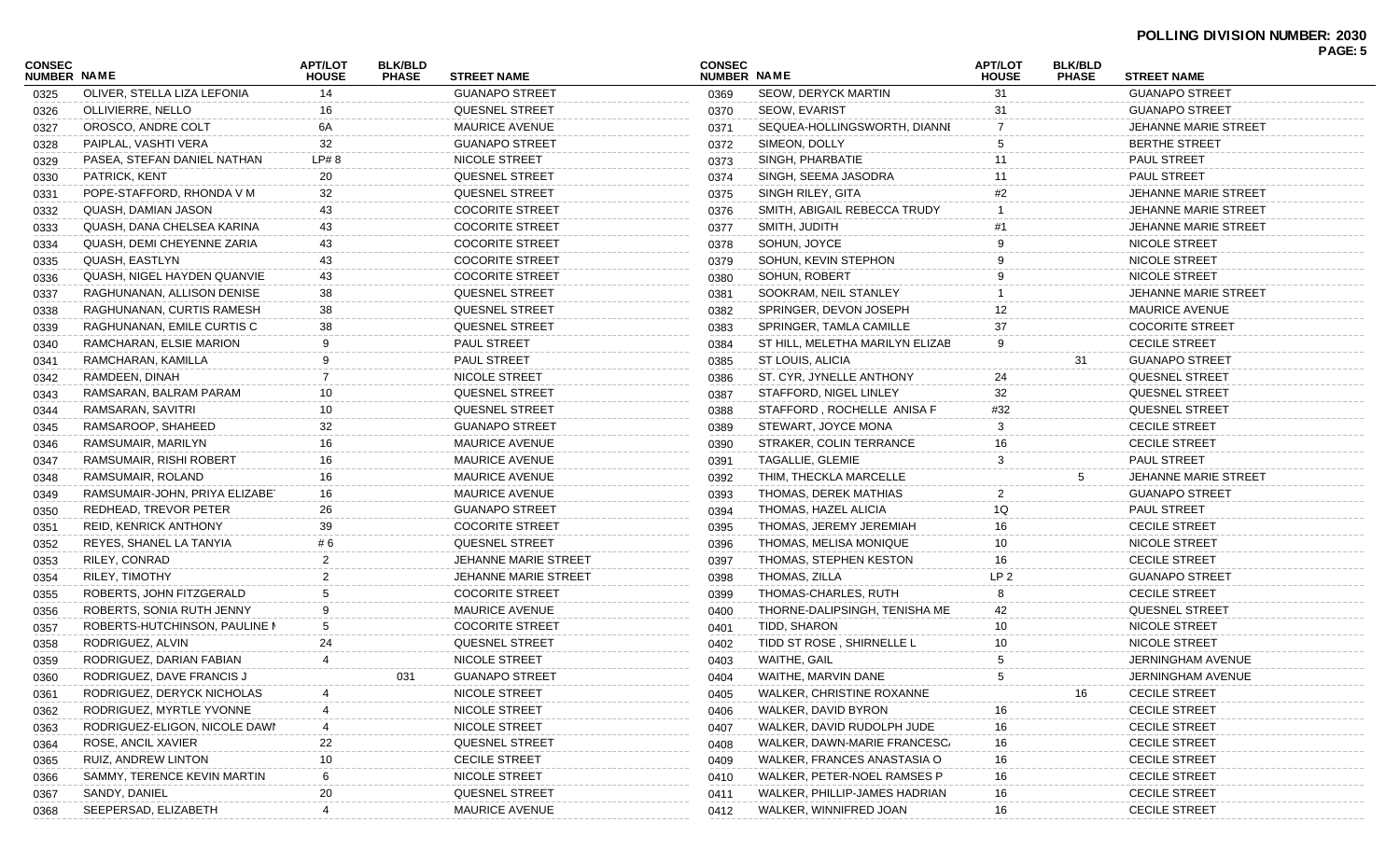| <b>CONSEC</b><br>NUMBER NAME |                                | <b>APT/LOT</b><br><b>HOUSE</b> | <b>BLK/BLD</b><br><b>PHASE</b> | <b>STREET NAME</b>          |
|------------------------------|--------------------------------|--------------------------------|--------------------------------|-----------------------------|
| 0413                         | WILLIAMS, ELSA HERMIONE        | 4                              |                                | <b>BERTHE STREET</b>        |
| 0414                         | WILLIAMS, NICOLETTE FRANCELIA  | 40                             |                                | <b>QUESNEL STREET</b>       |
| 0415                         | WILLIAMS, ROLAND GREGORY       | 40                             |                                | <b>QUESNEL STREET</b>       |
| 0416                         | WILLIAMS-COUTAIN, OPHELIA LUCY | 40                             |                                | <b>QUESNEL STREET</b>       |
| 0417                         | WILSON-BAKSH, SHELLEY C        | #5                             |                                | <b>JEHANNE MARIE STREET</b> |
| 0418                         | WONG, NADIA EMILY JULIET       | 5                              |                                | JERNINGHAM AVENUE           |
| 0419                         | YACUB, TRISTAN SETH KENRICK    | #14                            |                                | <b>GUANAPO STREET</b>       |
| 0420                         | YACUB, ZENORA                  | 14                             |                                | <b>GUANAPO STREET</b>       |